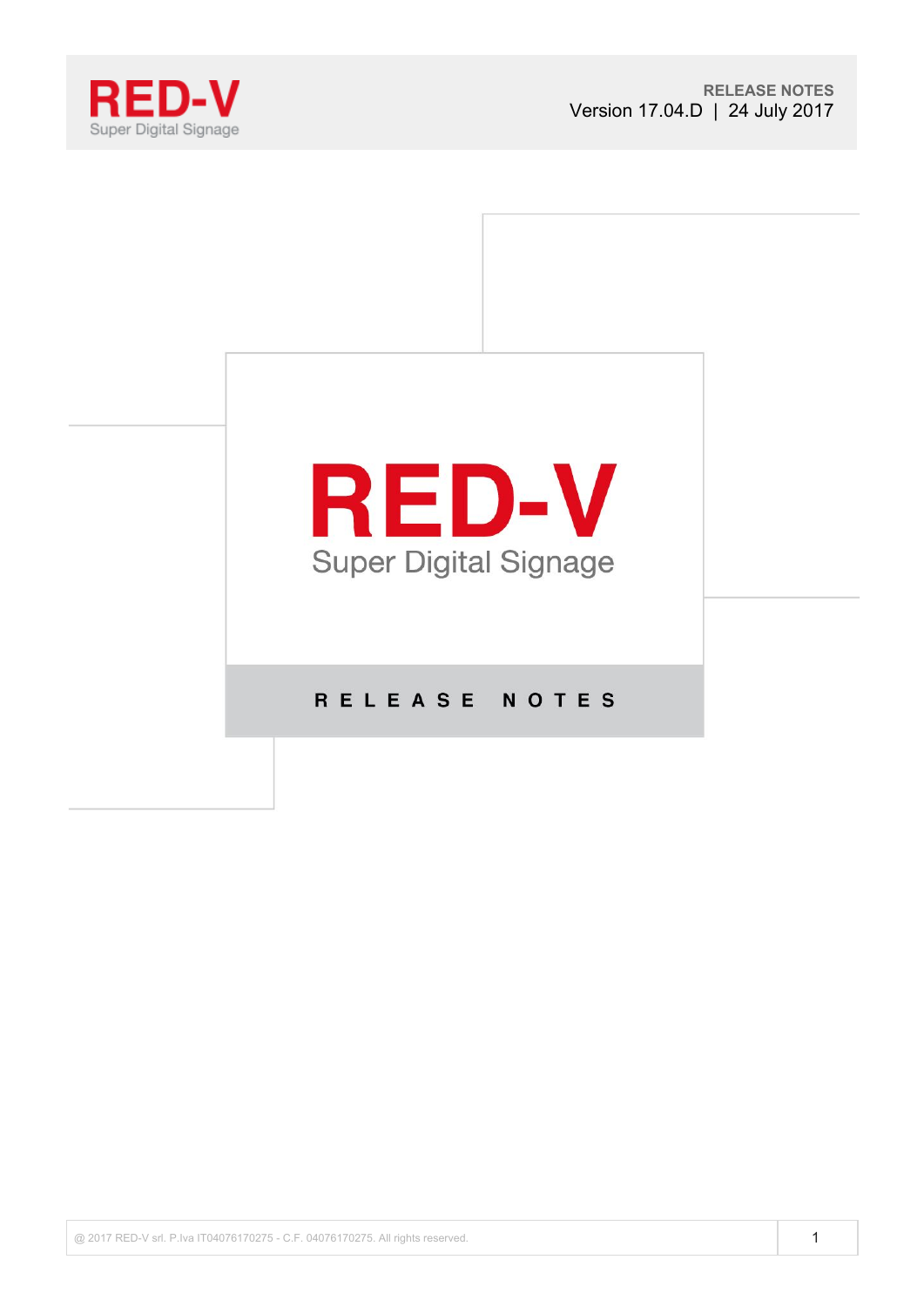

# Release notes

This document contains the release notes for RED-V Server ver. 17.04.D.005.

#### **Android-based Media Players**

The current versions for the Android media player apps are:

- Starter: 1.17.0
- Player: 6.4.9
- Launcher: 6.0.0
- Downloader: 6.3.5
- WebPlayer: 5.2.0

## **NEW FEATURES AND FUNCTIONALITIES**

#### **NemoQ Support**

Added support for NemoQ queue management system: http://www.nemog.com/

In the template editor a new button has been added for this kind of areas:



In the program editor it is possible to configure all the settings for this functionality.

#### **Room booking with Exchange and Office 365 Calendars**

Connect a program with a calendar from Microsoft Exchange server or an online account on Office 365 to show events booked in a company Meeting room.

In the template editor a new button has been added for this kind of areas:



In the program editor it is possible to configure all the settings for this functionality. The Microsoft Exchange or Office 365 account has to be configured from the Settings page: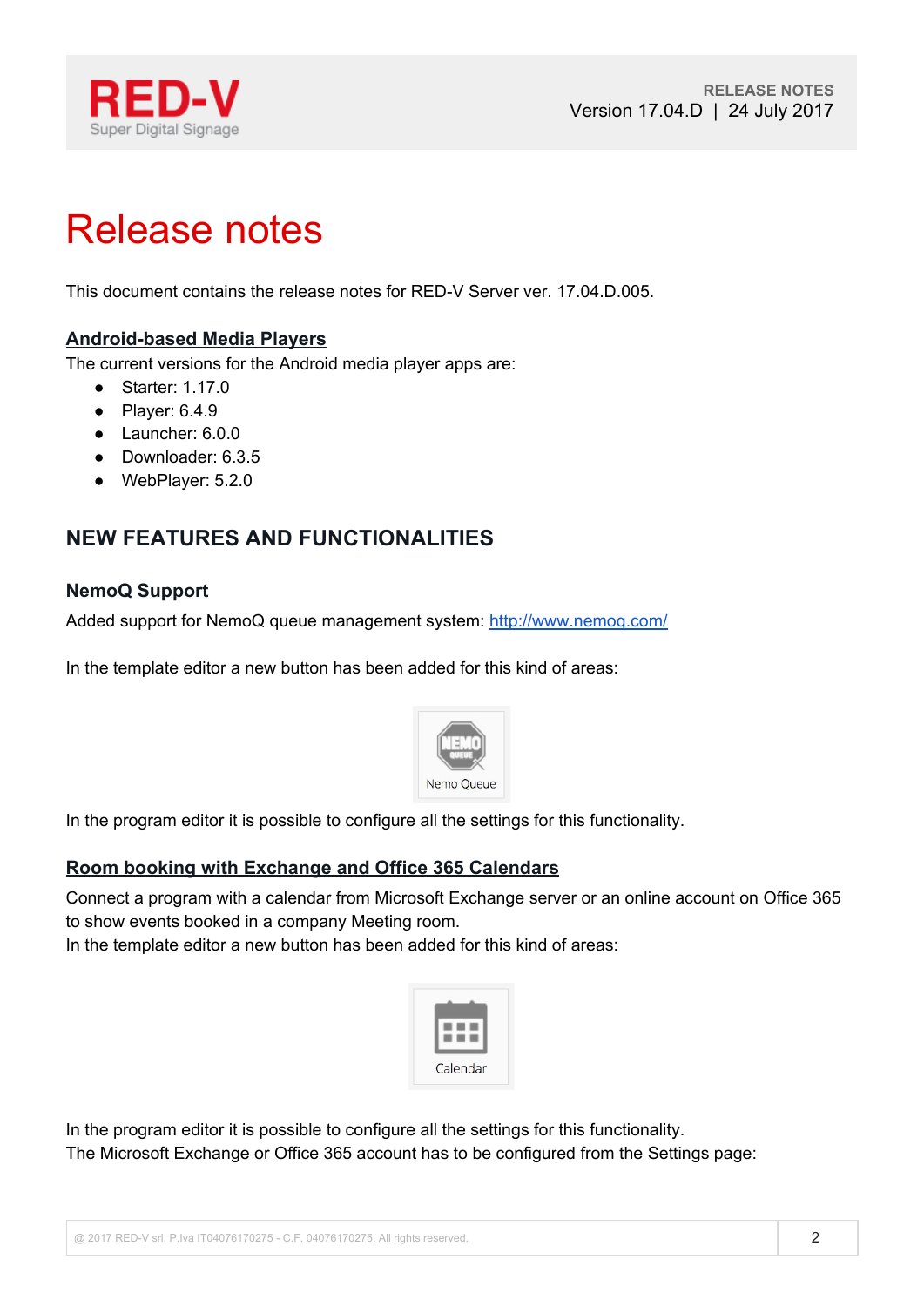



| <b>Room booking</b>             |                                |         |               |                 |      | $\checkmark$ |
|---------------------------------|--------------------------------|---------|---------------|-----------------|------|--------------|
| Office 365 Settings             |                                |         |               |                 |      |              |
| Token                           |                                |         |               |                 |      |              |
|                                 |                                |         |               | Microsoft Login |      |              |
| <b>Exchange Server Settings</b> |                                |         |               |                 |      |              |
| Autodiscover URL                | $\Box$                         |         |               |                 |      |              |
| Server url                      |                                |         |               |                 |      |              |
|                                 | Add User +                     |         |               |                 |      |              |
|                                 | <b>Exchange User</b><br>▲      | Edit    | <b>Delete</b> |                 |      |              |
|                                 | No data available in table     |         |               |                 |      |              |
|                                 | Showing 0 to 0 of 0<br>entries | $\,<\,$ | $\rightarrow$ |                 |      |              |
|                                 |                                |         |               |                 | Save |              |

It is possible to select among several types of layouts and colors, like this one:

| <b>CURRENT MEETING:</b><br>Title of the event that is being held now in the room XX<br>on the X floor<br>Place of the event | <b>THE</b><br><b>JUNE</b><br>28               |      |
|-----------------------------------------------------------------------------------------------------------------------------|-----------------------------------------------|------|
| 09:00 am                                                                                                                    | 11:20 am                                      | 2017 |
| 09:00 am - 11:20 am                                                                                                         | Title of the event at 09:00 am, June 28, 2017 |      |
|                                                                                                                             | Place of the event                            |      |
| 01:30 pm - 05:00 pm                                                                                                         | Title of the event at 01:30 pm                |      |
|                                                                                                                             | Place of the event                            |      |
| 06:00 pm - 08:00 pm                                                                                                         | Title of the event at 06:00 pm, June 28       |      |
|                                                                                                                             | Place of the event                            |      |
|                                                                                                                             |                                               |      |

### **Synchronized texts and images**

It is possible to synchronize text areas with image areas to show a caption of any image in a playlist.